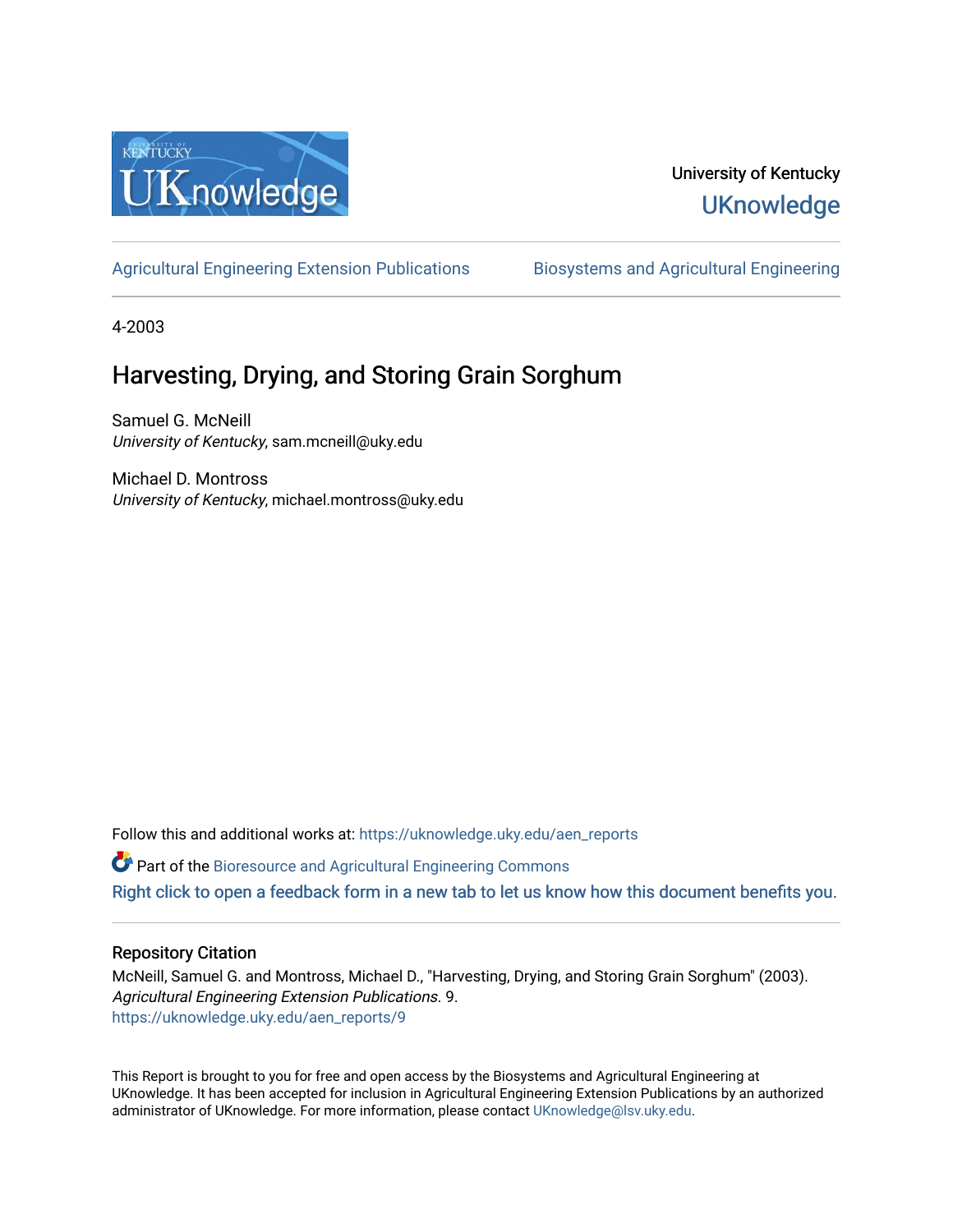# UK COOPERATIVE EXTENSION SERVICE

# **Harvesting, Drying, and Storing Grain Sorghum**

*Samuel G. McNeill and Michael D. Montross*

# **Introduction**

Grain sorghum (milo) has been successfully produced in many areas of Kentucky and can be grown in alternating years with soybeans to replace corn in a crop rotation cycle. For most of the past 20 years, it has ranked fourth in production of all grain crops grown in the state and was valued at \$1.16 and \$1.53 million in 1999 and 2000, respectively. Rotating milo with soybeans can help control soybean cyst nematodes and other pests that suppress yield. It can provide higher yields than corn in dry years, especially on sandy soils. The feed/energy value of milo is similar to corn, so it has been used successfully in balanced rations for beef, poultry, and swine and as a feedstock for ethanol production (Hamman et al., 2001). In fact, the 2002 Farm Bill (USDA, 2002) encourages an increase in the production of grain sorghum because of its use as an ethanol feedstock and the current national interest in reducing foreign oil imports.

Increased production of grain sorghum will be accompanied by an increased interest for information on harvesting, drying, and storing this unique crop. Allowing the crop to dry in the field to safe storage moisture levels can lead to significant yield losses. Some grain dryers may need to be modified to reduce the inherent threat of a fire when drying milo because of slightly higher levels of trash that often comes in with the grain. A safe storage environment is essential to protect the crop from damage by insects, molds, and rodents and the subsequent economic loss that can result.

This publication outlines proven practices for successful harvesting, drying, and storage of grain sorghum. The following suggestions are offered to help preserve the quality of grain sorghum during and after harvest to assure that product quality is maintained until the crop is delivered for sale and ultimately processed into feed, food, or fuel products.

# **Harvesting**

Grain sorghum kernels are highly exposed to the elements of nature (like wheat). Consequently, it is highly susceptible to pre-harvest losses from birds, insects, molds, and unfavorable weather. Unlike wheat or corn, milo does not normally dry in the field to a moisture level that is suitable for direct marketing (14.0%) or safe storage (13.5% or lower) until after a killing frost or the application of a desiccant chemical. Consequently, artificial drying is usually required unless dry weather prevails for several days after the crop reaches physiological maturity (moisture content of ~30%).

Like corn and wheat, milo can be harvested at moderately high grain moistures (between 18 to 22%) if sufficient drying capacity is available. Harvest losses often exceed economic levels outside this range, as shown in Table 1. A five-step procedure for measuring grain sorghum harvest losses is provided by Taylor (1998). A slight modification involves counting the total number of seed (loose kernels and those still attached to the grain head) in a 10-square-foot area behind the combine. Divide the total number of seeds by 200 to calculate harvest losses in bushels per acre (20 kernels per square foot are equivalent to a loss of 1 bushel per acre, assuming a seed size of 15,600 seeds per pound). Harvest losses should be measured at three locations in different yield-producing areas of the field to obtain an estimate of average total losses. If they exceed 5% of total yield, reduce ground speed or adjust the gathering, threshing, separating, or cleaning mechanism to minimize machine losses. Refer to the operator's manual for specific adjustments and evaluate them individually to optimize harvesting.

**Table 1. Harvest losses (% of potential yield) for grain sorghum at different moisture levels. (Univ. of Delaware, 1985)**

| Grain moisture, % | Harvest losses, % |
|-------------------|-------------------|
| 30                | 11.2              |
| $25*$             | 10.0              |
| 20                | 8.7               |
| $15*$             | 12.5              |
| 10                | 16.3              |

\* Interpolated.

Control harvest losses by setting the combine according to the manufacturer's recommendations before going to the field and by making minor adjustments as needed during harvest to match field and crop conditions. Pay particular attention to ground speed to control gathering losses and to machine settings for the threshing mechanism (cylinder/rotor speed and clearance), separator (chaffer and sieves), and cleaner (fan speed). Routine lubrication and maintenance schedules should also be followed for optimal combine performance.

Standing grain sorghum can be harvested with a conventional sicklebar header. Stalks should be cut as high as possible without losing grain heads. Pick-up type guards are recommended if the heads are drooping or stalks are lodged, especially on wide rows (30 inches). A combine speed of 2.5 to 3.0 miles per hour will normally reduce header losses to a minimum.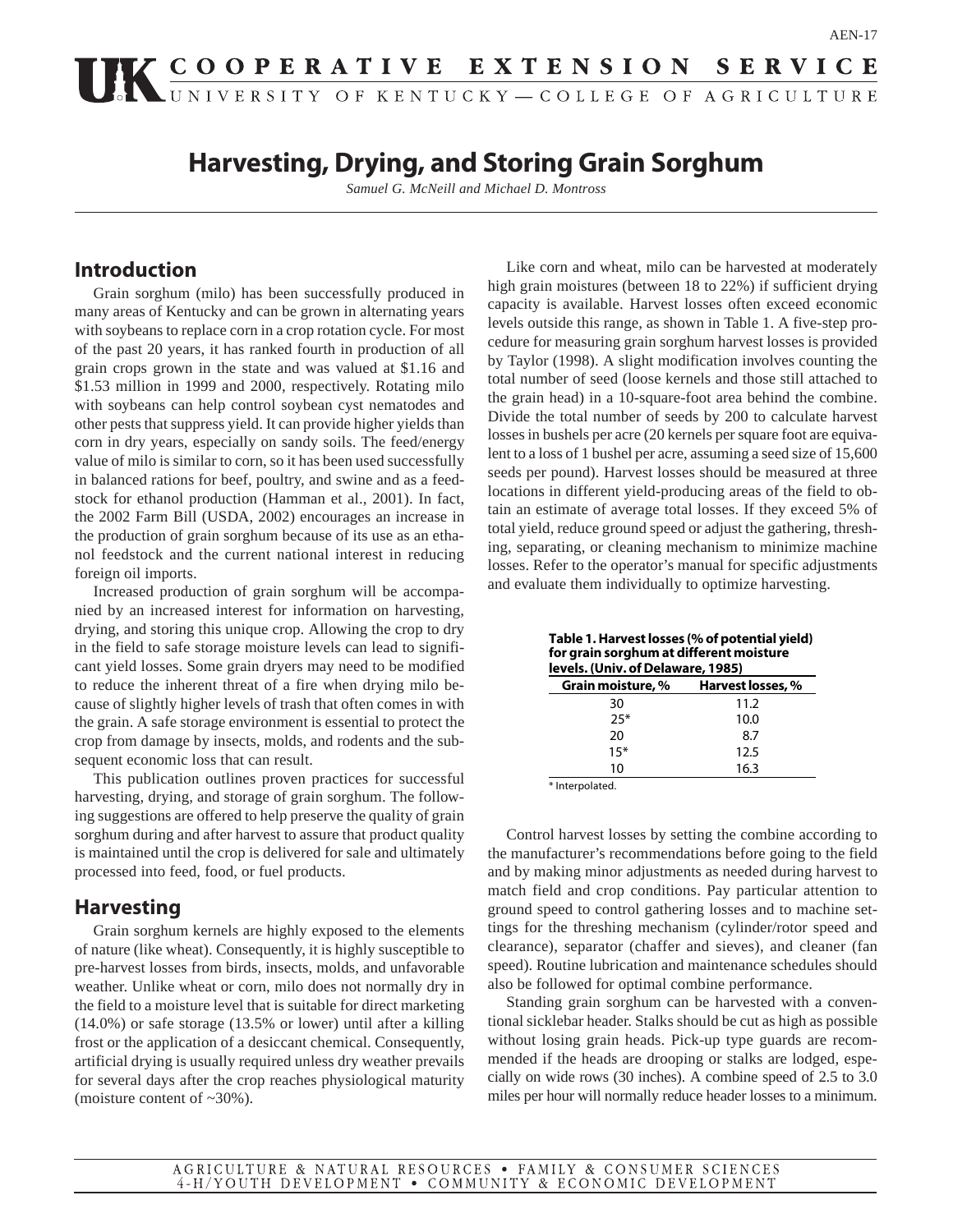Set the cylinder/rotor speed and concave/stationary bar clearance to separate seed from the head without overthreshing. Because grain sorghum seeds crack easily, reduce the cylinder speed below that used for wheat, but run the rest of the machine at a normal speed. A general rule is to set the concave clearance at about  $\frac{1}{2}$ -inch in the front and  $\frac{3}{16}$ -inch at the rear. Some combine manufacturers recommend removing some of the concave bars to prevent damage to the seed.

Grain sorghum stalks are usually much wetter than corn stalks and are more likely to be chopped up and delivered to the grain tank. Prevent stalk pieces from entering the tailings conveyor by keeping the chaffer extension closed slightly. Also keep stems from catching and choking the straw walkers and chaffer sieve. Watch this area closely for matted material because it can lead to excessive grain loss from the back of the combine. Several studies have shown an important link between combine operator attention and machine losses. Expect to make slight machine/operator adjustments when soil or crop moisture levels change between fields to minimize mechanical seed damage and trash intake.

# **Drying**

Corn drying systems can be used for grain sorghum although longer exposure times are to be expected for the same amount of moisture removal. This is because the smaller seed offers higher resistance to airflow than shelled corn, which results in lower airflow rates for the same depth of grain. The rate and extent of drying are primarily dependent on the amount of airflow and the moisture-holding capacity of the air, respectively.

Airflow rate is the quantity of air that is moved through a quantity of grain in a given amount of time. For grain drying and aeration applications, airflow rate is usually described in units of cubic feet of air per minute (cfm) per bushel of grain, or cfm/bu. Typical airflow rates for grain drying range between 1 to 10 cfm/bu for in-bin dryers and 75 to 125 cfm/bu for high speed column dryers. In contrast, airflow rates for full bin aeration systems typically range between 0.1 and 1.0 cfm/bu.

The amount of resistance to airflow is described as static pressure and is usually measured in inches of a water column. For a given type of grain, static pressure increases with grain depth, airflow rate, and concentration of trash/fine particles that are smaller than seed size. Most of the trash and foreign material found in grain sorghum is generally larger than the seed, so its presence tends to offer less resistance. The static pressure of clean grain sorghum at various depths and airflow rates is shown in Table 2.

**Table 2. Static pressure for various depths and airflow rates for grain sorghum. (ASAE, 1997)**

| Grain     | Airflow rate, cfm/bu             |      |      |       |       |       |  |
|-----------|----------------------------------|------|------|-------|-------|-------|--|
| depth, ft | 0.1                              | 0.5  | 1.0  | 3.0   | 5.0   | 10.0  |  |
|           | Static pressure, inches of water |      |      |       |       |       |  |
| 1         | 0.00                             | 0.01 | 0.0  | 0.06  | 0.11  | 0.23  |  |
| 2         | 0.01                             | 0.04 | 0.08 | 0.26  | 0.45  | 1.02  |  |
| 3         | 0.02                             | 0.09 | 0.19 | 0.61  | 1.09  | 2.54  |  |
| 4         | 0.03                             | 0.16 | 0.33 | 1.12  | 2.04  | 4.92  |  |
| 5         | 0.05                             | 0.26 | 0.53 | 1.81  | 3.36  | 8.29  |  |
| 6         | 0.07                             | 0.37 | 0.8  | 2.70  | 5.08  | 12.79 |  |
| 7         | 0.10                             | 0.51 | 1.07 | 3.80  | 7.23  |       |  |
| 8         | 0.13                             | 0.67 | 1.42 | 5.11  | 9.84  |       |  |
| 9         | 0.16                             | 0.85 | 1.82 | 6.67  | 12.95 |       |  |
| 10        | 0.20                             | 1.06 | 2.27 | 8.46  |       |       |  |
| 11        | 0.24                             | 1.29 | 2.78 | 10.52 |       |       |  |
| 12        | 0.29                             | 1.55 | 3.36 |       |       |       |  |
| 13        | 0.34                             | 1.83 | 3.99 |       |       |       |  |
| 14        | 0.39                             | 2.14 | 4.68 |       |       |       |  |
| 15        | 0.45                             | 2.47 | 5.44 |       |       |       |  |
| 16        | 0.52                             | 2.83 | 6.26 |       |       |       |  |

The Minnesota Extension Service has developed an extremely useful computer program to assist engineers and designers with fan selection for various grain drying and aeration applications (Hanson et al., 1996). This program can be used to estimate the airflow rate (in cfm/bu) through most grains at various depths for any existing fan-bin combination. More than 200 commercially available fans can be selected to evaluate their performance for on-farm and commercial bins. Since most vane axial fans deliver very little air at static pressures above 4.0 inches of water, this is an obvious upper limit for grain drying systems with these types of fans. In comparison, most centrifugal fans can deliver moderate amounts of airflow at static pressures up to 7 inches of water, while a few are rated as high as 10 inches of water. Often the best operating condition for inbin drying of milo is to limit grain depth between two-thirds to three-quarters of that used for corn to provide adequate airflow rates, safe drying times, and efficient fuel use. Conversely, economical drying depths for corn can be between 1.3 and 1.5 greater than those used in systems that were originally designed for milo.

Expect longer drying times for grain sorghum than for corn in high temperature automatic batch or bin dryers when the same amount of water is to be removed. Decrease the discharge rate from continuous flow dryers for longer exposure times for grain sorghum than for corn. Limit the drying air temperature to 110°F for sorghum seed, 140°F for milling/processors, and 180°F for livestock feed.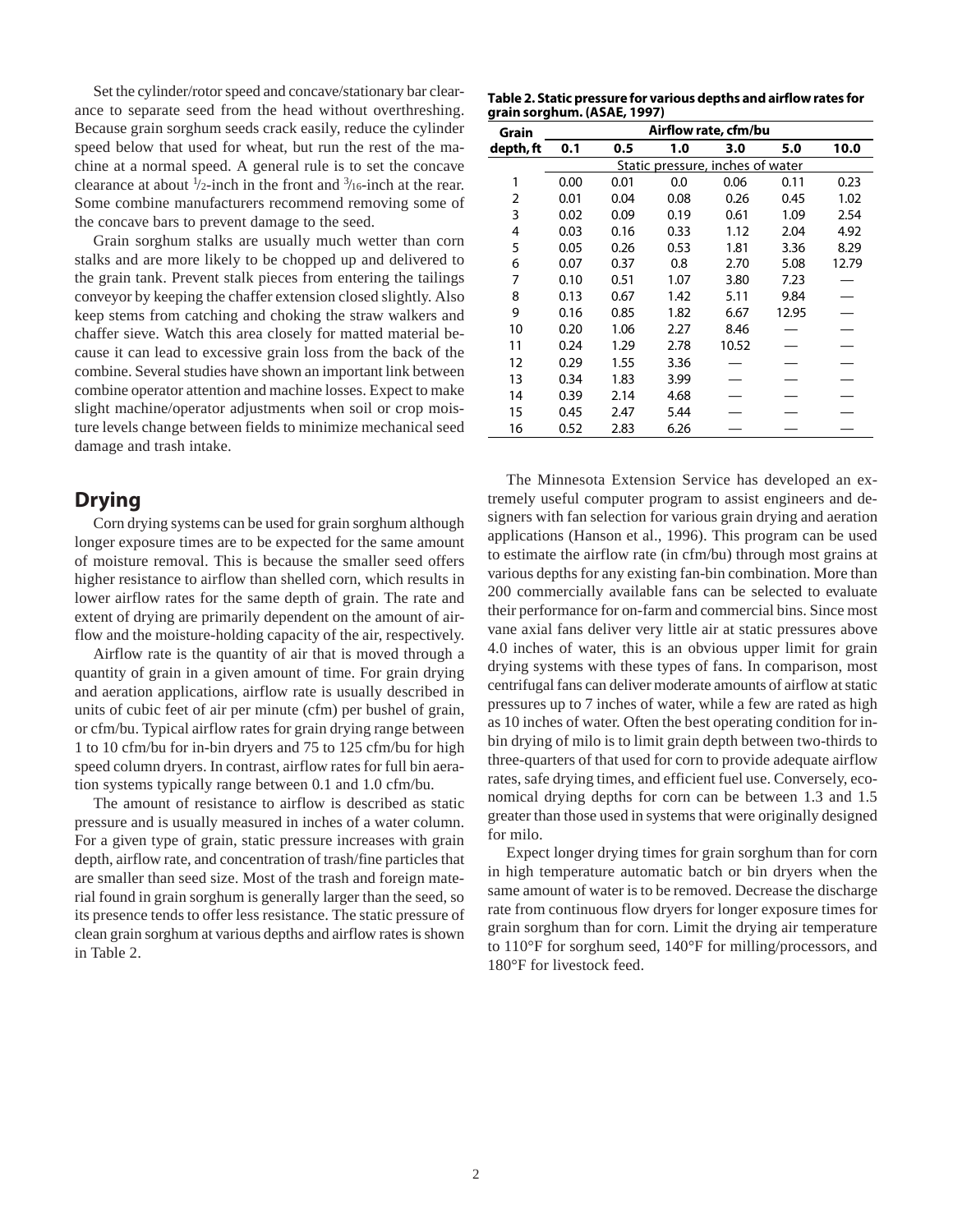Drying air temperature and relative humidity set the moisture-holding capacity of air and ultimately the final moisture content of grain. Sufficient exposure to different temperature and relative humidity conditions will dry milo to the moisture shown in Table 3. Obviously, grain moisture decreases with increased air temperature and lower relative humidity. For example, milo will reach a moisture content of about 13.9% when dried with a continuous supply of air at 70°F and 70% relative humidity, which is a typical average outside air condition for the month of September in Kentucky. This moisture level should be adequate if grain will be cooled to 40°F or lower within a few weeks after drying and sold before warm weather the following spring.

**Table 3. Equilibrium moisture content (% w.b.) of grain sorghum at various temperature and relative humidity levels. (ASAE, 2001)**

| Temp. | <b>Relative humidity, %</b> |     |     |      |           |           |      |      |        |      |
|-------|-----------------------------|-----|-----|------|-----------|-----------|------|------|--------|------|
| °F    | 10                          | 20  | 30  | 40   | 50        | 60        | 65   | 70   | 80     | 90   |
| 30    | 6.6                         | 8.4 | 9.7 | 11.0 | 12.1      | 13.3      | 14.0 | 14.7 | 16.3   | 18.6 |
| 40    | 6.5                         | 8.2 | 9.6 | 10.8 | 11.9      | 13.1      | 13.8 | 14.5 | 16.1   | 18.4 |
| 50    | 6.3                         | 8.0 | 9.4 |      | 10.6 11.7 | 12.9      | 13.6 | 14.3 | - 15.9 | 18.2 |
| 60    | 6.2                         | 7.9 | 9.2 | 10.4 | 11.5      | 12.7      | 13.4 | 14.1 | 15.7   | 18.0 |
| 70    | 6.0                         | 77  | 9.0 |      | 10.2 11.4 | 12.6      | 13.2 | 13.9 | 15.5   | 17 8 |
| 80    | 5.9                         | 7.6 | 8.9 | 10.1 |           | 11.2 12.4 | 13.0 | 13.7 | 15.3   | 17.6 |
| 90    | 5.7                         | 7.4 | 8.7 | 9.9  | 11.0      | 12.2      | 12.9 | 13.5 | 15.1   | 17.4 |
| 120   | 5.6                         | 7.3 | 8.6 | 9.8  | 10.9      | 12.1      | 12.7 | 13.4 | 149    | 17.2 |

In contrast, if an extended period of cool, wet weather prevails during drying—with average temperature and relative humidity of 60°F and 80%, respectively—milo will only dry to about 15.7% moisture, which is too wet for safe storage. Given this condition, the crop should be dried with heated air to increase storability. For example, a 10-degree rise in temperature will reduce the relative humidity by nearly 20 percentage points when the temperature is increased from 60° to 70°F. Thus, in this case, low temperature drying with average conditions of 70°F and 60% will reduce the moisture content of milo to about 12.6%, which should be adequate for storage up to one year, provided the crop is properly aerated and monitored.

Slight modifications may be required for some dryers to accommodate the higher amounts of trash and fines that are typically brought in with grain sorghum that has not been cleaned. Extended air intake hoses are often used on automatic batch and continuous flow dryers to prevent trash and fines from passing through the heating section of these dryers; otherwise, a FIRE HAZARD MAY EXIST! Producers who plan to include several hundred acres of milo in a long-term crop rotation system should consider installing a grain cleaner to avoid the drying and storage problems associated with trash and fines.

## **Storing**

All grain stores best in a clean, cool, and dry environment. Clean grain should be held so that the relative humidity of the air space between grain kernels is no more than 65%. The highlighted column in Table 3 shows various moisture and temperature conditions for this humidity level. For example, the air space in the grain mass of a bin of milo that has been dried to 14% moisture and cooled to 30°F will have a relative humidity of 65%. If this bin remains full until the following summer, grain next to the outside wall will warm to near 80°F, and the air space in that zone will reach humidity levels of about 72%, which is an undesirable condition because it is sufficiently warm and moist to promote mold growth and insect activity. The most cost-effective method of limiting the relative humidity of the air space in the grain mass is to control grain moisture (through proper drying) and temperature (by aeration during storage).

#### *Storage Strategy: S.L.A.M*

Control of grain moisture is the first step toward successful storage. Other steps incorporate an integrated pest management strategy that includes sanitation, bin loading, aeration, and monitoring strategies (S.L.A.M.) proven to reduce storage problems (Maier et al.,1997). This approach involves a combination of sequential steps from pre-harvest through post-harvest that are designed to control grain storage pests and the economic losses associated with their activity.

#### **Sanitation**

Sanitation involves the thorough cleanout of all equipment that will harvest, transport, or handle grain as it moves from the field to the final storage unit and ultimately to the point of sale. Combines, grain carts, trucks, pits, hoppers, conveyors, dryers, and storage bins should all be thoroughly cleaned to protect the new crop from contamination with mold or insectinfested grain from other crops. Dust masks or similar personal protection equipment (PPE) should always be worn when cleaning equipment to protect lungs and breathing passageways from exposure to dust and mold spores. The area around storage bins should be mowed or sprayed with a herbicide to remove tall grass or weeds that can harbor insects and rodents. Spilled grain around pit hoppers, bin doors, and all other areas should be removed immediately after harvest to eliminate ready access of this food supply.

#### **Bin Loading**

Clean grain will always store better than grain with fines, trash, and weed/foreign material. If cleaning is not feasible, fill bins with grain spreaders so that fines and trash will not be concentrated in a central core in the middle of the bin. If a spreader is not used, remove the center core of grain after filling the bin, and place this material in a separate bin that will be unloaded first for sale or feeding. Do not store milo in the center peak of a bin for extended periods. This area offers more resistance to airflow, which renders it susceptible to rapid heating and spoilage.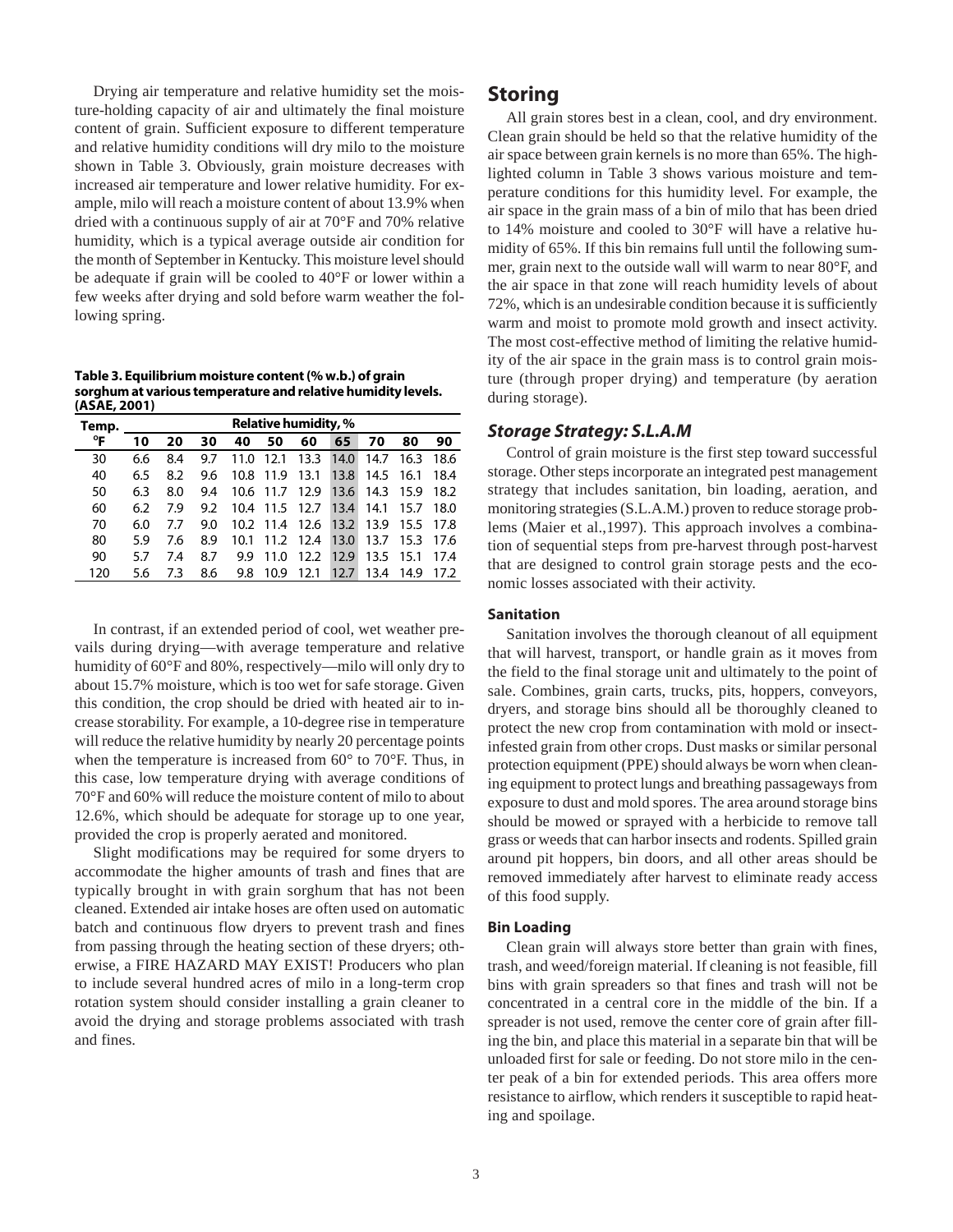#### **Aeration**

Use the FANS model to determine the airflow rate at different depths of grain for each bin in the storage facility. Estimate the number of hours needed for a cooling cycle to pass completely through the grain mass by dividing 15 by the airflow rate in cfm/bu, as shown in Table 4. To facilitate aeration management, small fans should be operated continuously until the cooling cycle has moved completely through the grain mass. Ideally, operators should strive to select a 3- to 5-day period when average temperatures are predicted to be in the target range. Large fans should also be operated when outside conditions match the target range and can be run intermittently.

Aerate milo once each month during the fall to maintain uniform temperatures in the bin that are within 10° to 15°F of the average monthly temperatures. Refer to Figure 1 for target storage temperatures throughout the year. Cool grain to between 35° and 40°F by December, and seal fans with plastic or a similar material to block wind-driven air currents through the grain that can lower grain temperatures below desired levels.

**Table 4. Estimated time required to move a cooling cycle through stored grain at different airflow rates.**

| Airflow rate,<br>cfm/bu | Number of<br>hours | Mode of<br>operation <sup>*</sup> |
|-------------------------|--------------------|-----------------------------------|
| 0.1                     | 150                |                                   |
| 1⁄4                     | 60                 | C                                 |
| ½                       | 75                 | C                                 |
| $\frac{3}{4}$           | 20                 |                                   |
| 1.0                     | 15                 |                                   |

 $*$  C = continuous fan operation; I = intermittent fan operation.

**Figure 1. Average monthly air temperatures (AMT), optimum temperature range for insect development, and target temperature for stored grain (GT) throughout the year in Kentucky.**



#### **Monitoring**

Monitoring grain sorghum for insect or mold activity is important during storage to be sure the crop remains in good condition. Considering that the crop value in a single storage bin can be worth tens of thousands of dollars and that spoiled grain can amount to a 5 to 10% loss, the recommendation that grain managers inspect stored grain on weekly or semimonthly intervals seems reasonable.

Temperature cables can provide valuable information for isolated spots inside grain bins, especially where handheld grain/ temperature probes cannot collect samples or penetrate the grain bulk. It is important to realize that temperature sensors may not detect isolated warm areas or "hot spots" within 12 inches in any direction (Maier, 2002). Similarly, thorough manual inspections provide valuable information about the quality of stored grain near the surface but have severe limitations in deeper regions of the bin unless a vacuum probe (Seedburo, 2000) is used, which is expensive and cumbersome.

## **Safety**

When inspecting stored grain, adhere to the same general safety precautions that are prescribed for working in an enclosed space.

- All workers should read Cooperative Extension publication *Aeration, Inspection, and Sampling Stored Grain* (AEN-45) to review the potential hazards of flowing grain and to learn of recommended methods for a safe inspection.
- In general, stored grain inspectors should be knowledgeable of the risks involved and allow enough time to perform the job safely.
- Workers should always be sure that the unloading auger/ conveyor system is turned off and locked out before entering a bin.
- Workers should inform others in the area that a bin inspection is taking place and post signs to notify anyone who may arrive on the site after an inspection begins.
- Personnel should work in pairs for safety, with one person remaining outside the bin and in view of the person inside the bin at all times.
- The person entering the bin should wear a body harness attached to a rope that is firmly secured to the inside ladder or other solid fixture.
- A dust mask or other appropriate PPE is recommended during an inspection of stored grain to protect lungs and breathing passageways from exposure to dust and mold spores.